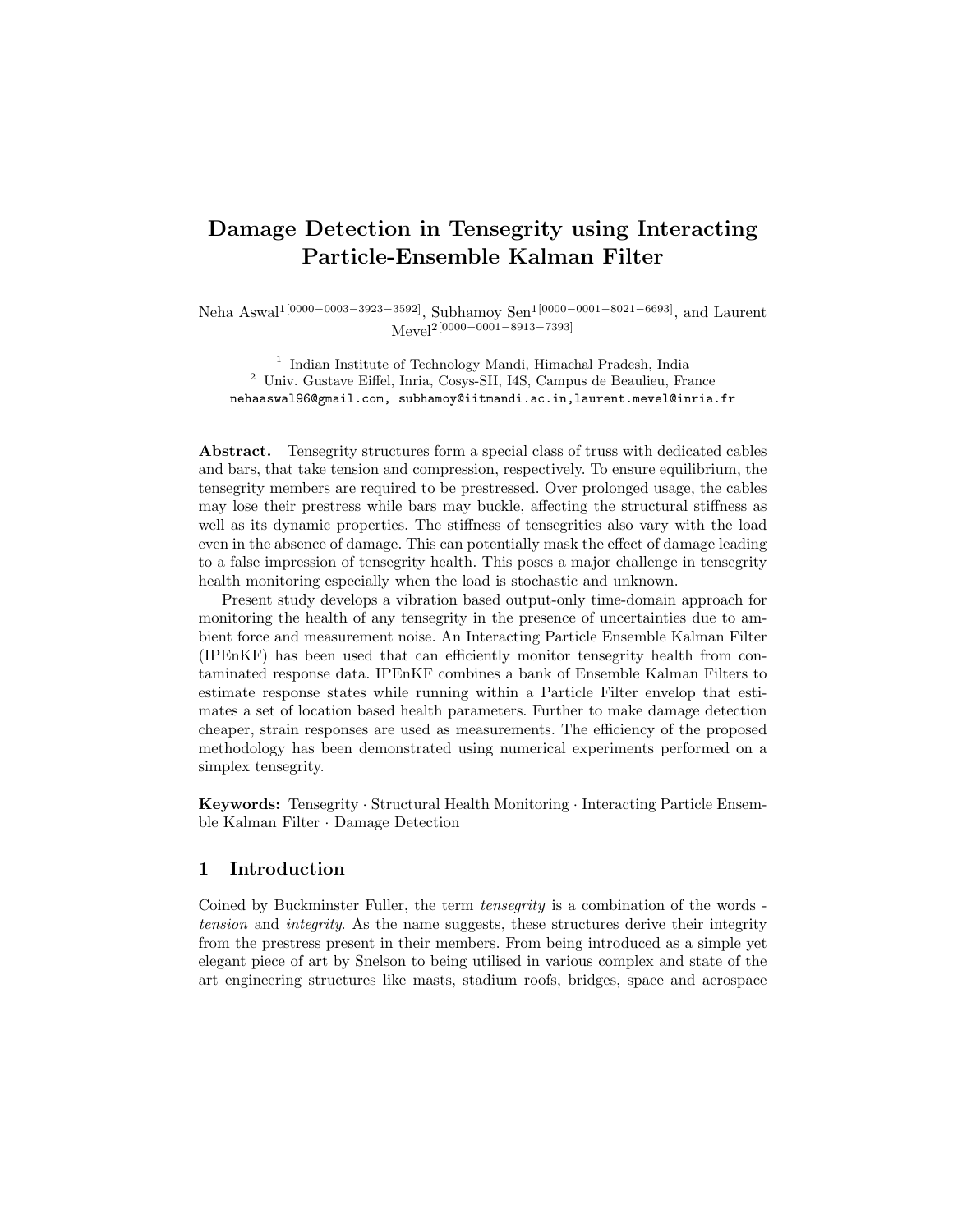structures, tensegrity has come a long way in less than a century. Tensegrities are light-weight and help creating large column-free spaces. Many researchers have developed various design methodologies for complex tensegrities that are statically stable and can be constructed into reality. Tensegrities are self-stiffening structures. They can modify their stiffnesses through morphing their shape in order to carry any external load. Consequently, the vibrational response of the structure [\[1\]](#page-9-0) gets affected by the external loading. It should therefore be noted that, stiffness alteration due to member prestress modification induced by force variability does not imply a damage in the structure.

Hence, to identify a possible structural anomaly in tensegrity, it is important to have an Structural Health Monitoring (SHM) approach that takes the inherent nature of tensegrity [\[2\]](#page-9-1) into account, yet very less literature is available on this. Bhalla et. al. [\[3\]](#page-9-2) successfully assessed the damage existing in tensegrity using dynamic strain measurements. Sychterz and Smith [\[4\]](#page-9-3) compared three methods to detect damage in tensegrity, namely, frequency analysis, error-domain model falsification (EDMF) using node position measurement and moving-window principal component analysis (MWPCA) using strain measurements. It was observed that the natural frequencies and the mode shapes cannot be used to detect and localize the damage in a tensegrity. The complexities involved with tensegrity mode shapes do not support damage identification. EDMF tends to become costly when tracking positions at submillimeter resolution and the results are sensitive to the amount of ambient uncertainty. MWPCA has an advantage as it uses inexpensive strain gauges and is efficient with noisy signal with high signal to noise ratio (SNR) but fails at low SNR levels.

Evidently, most of the works pertaining to tensegrity health monitoring is defined for deterministic scenarios. Nevertheless, for a real one, uncertainties arise during modelling error, ambient forcing and noise in the measurement which cannot be accounted for in a deterministic approach. In order to propose a practical SHM approach aimed to monitor real life tensegrities, it is necessary to incorporate the effects of uncertainties originating from unavoidable model inaccuracies, sensor noises and unknown external disturbances.

Bayesian filtering has proved its efficiency in detecting damage in structures in presence of uncertainties. Bayesian filtering approaches define the structural dynamics using a set of unobserved variables-termed as "states". The state dynamics and their impact on the measured responses are further defined using two separate probabilistic models, namely, process and measurement models/equations which individually account for uncertainties arising from ambient forcing and sensor noises. The inherent self-stiffening property of tensegrities [\[2\]](#page-9-1) can be modelled by considering the geometric non-linearity in the dynamic model. This physical space dynamic model subjected to a stochastic input forcing is further transformed into a discrete time state space model to facilitate the estimation of the system states. A set of location based health parameters,  $\theta_{\mathbf{k}}$ , to monitor the tensegrity health in terms of stiffness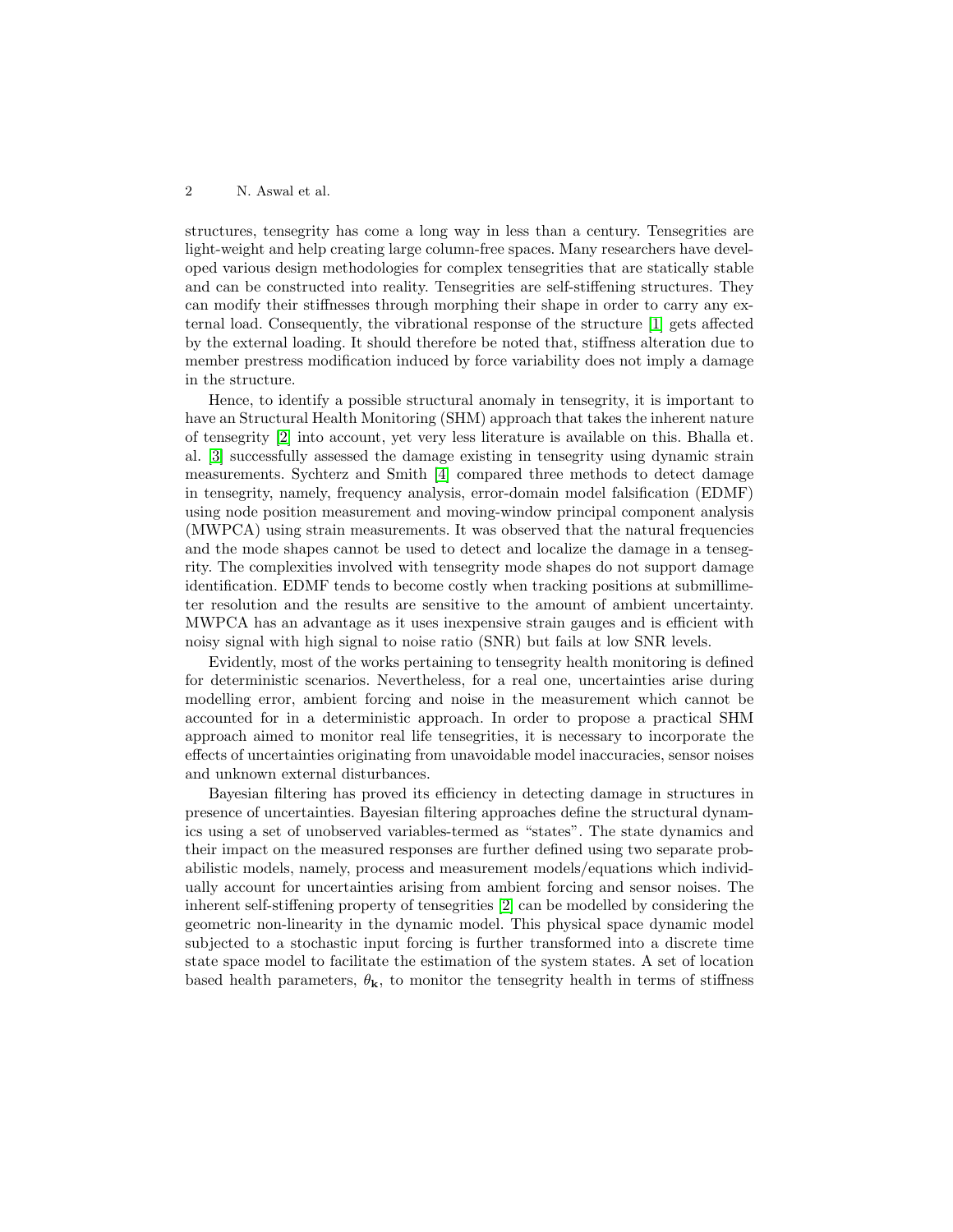deterioration, is further added to the state definition as parameter states alongside the regular system states.

Evidently, the process equation is non-linear. In addition, the mapping of the mentioned health parameters to the corresponding measured responses is also non-linear. Handling these non-linearities simultaneously poses a major challenge in tensegrity SHM. Using an Interacting filtering technique can be a reliable option [\[5\]](#page-9-4) for such system health estimation problems. This paper attempts to employ an Interacting Particle Ensemble Kalman Filtering (IPEnKF) strategy to estimate health of tensegrity in presence of process and measurement uncertainties. The major benefit with this approach is that the computational efficiency can easily be enhanced by exploiting the flexibility of parallelization of the complete computation, allowing to target a prompt detection of damage.

# 2 Geometric Non-linear Finite Element Model

Non-linearity in a structure may arise due to geometric (large deformations, etc.), material (plasticity, etc.) or boundary (contact) non-linearity. Geometric non-linearity is only considered in this study since strain-displacement relation, in a tensegrity, is prominently non-linear. Since tensegrity can typically be classified as a special case of truss, its finite element model (FEM) can be considered with a typical bar element defined with natural discretization [\[6\]](#page-9-5).



Fig. 1: LCS and GCS for bar element type

The transformation from global coordinate system (GCS) to local coordinate system (LCS) is performed using the transformation matrix, T as,

$$
\mathbf{q}_k^l = \mathbf{T}\mathbf{q}_k^g \tag{1}
$$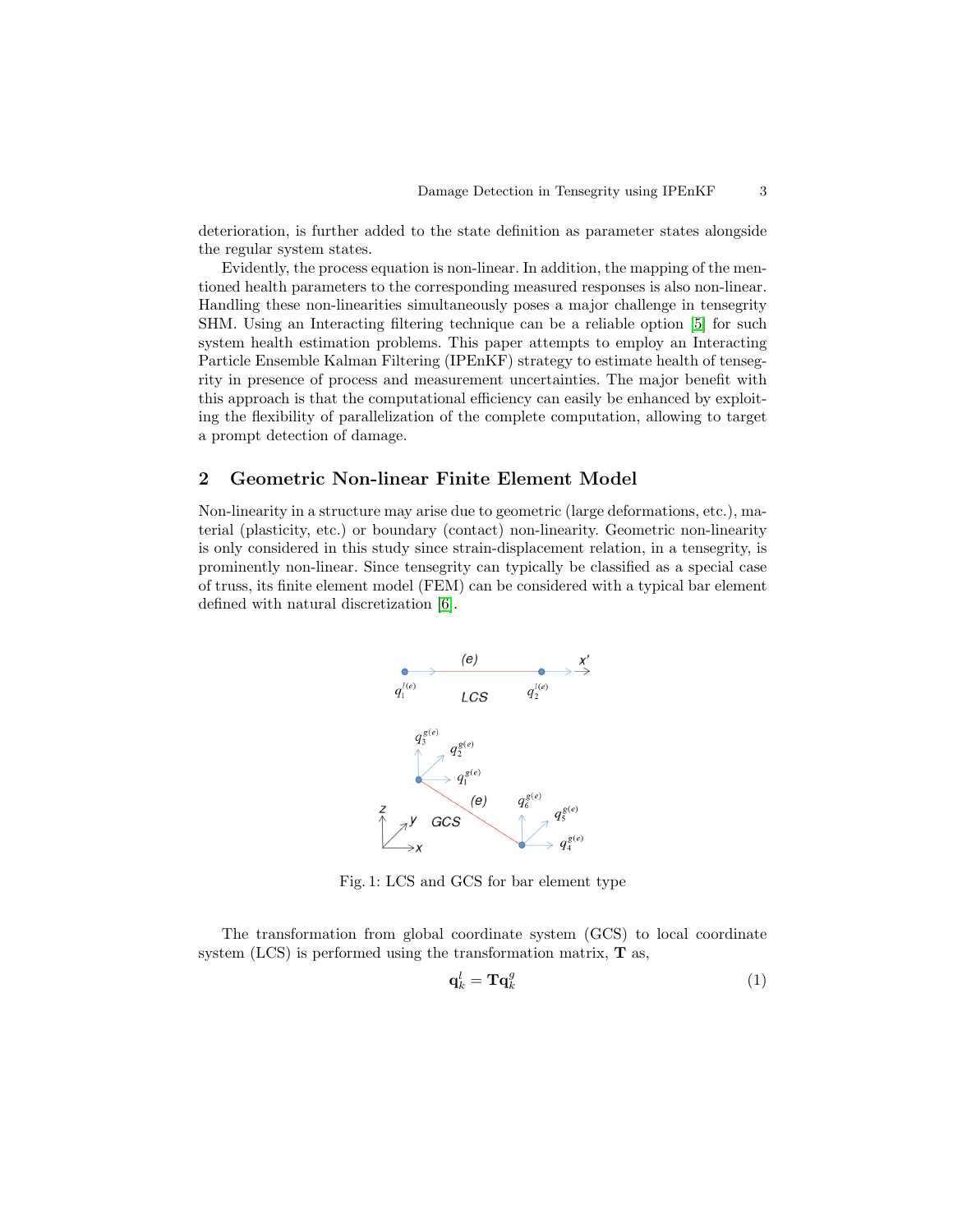with,  $\mathbf{T} = \begin{bmatrix} cos\theta_x & cos\theta_y & cos\theta_z & 0 & 0 & 0 \\ 0 & 0 & 0 & cos\theta_z & cos\theta_z & cos\theta_z \end{bmatrix}$  $0 \hspace{1cm} 0 \hspace{1cm} cos\theta_x \hspace{1cm} cos\theta_y \hspace{1cm} cos\theta_z$  $\Big\}, \mathbf{q}_k^l = \{q_1^l \quad q_2^l\}_k^T \text{ and}$  $\mathbf{q}_k^g = \{q_1^g \quad q_2^g \quad q_3^g \quad q_4^g \quad q_5^g \quad q_6^g\}_k^T$ . Subscript k denotes the time step at which the stiffness is being defined. The deformation at any point in the element can further be defined using its nodal displacements and shape functions  $N_1$  and  $N_2$  as,

$$
\mathbf{u}_k^* = [N_1 \quad N_2] \mathbf{q}_k^l \tag{2}
$$

where  $N_1 = (1 - r)/2$  and  $N_2 = (1 + r)/2$  are the shape functions defined in the natural coordinate system with  $r$  being the natural variable defined within the range  $-1 \leq r \leq 1$ . The strain field can further be obtained differentiating the displacement field including second order expansion as,

$$
\varepsilon_k^{(e)} = \frac{\partial \mathbf{u}_k^*}{\partial x} + \frac{1}{2} \left( \frac{\partial \mathbf{u}_k^*}{\partial x} \right)^2 \tag{3}
$$

which leads to the following expansion including the linear and non-linear parts of the strain as,

<span id="page-3-2"></span>
$$
\varepsilon_k^{(e)} = \{ \mathbf{B}_L \mathbf{q}_k^l \}_{linear} + \{ \mathbf{B}_{NL}(\mathbf{q}_k^l) \mathbf{q}_k^l \}_{non-linear}
$$
\n(4)

where  $\mathbf{B}_L = \begin{bmatrix} \frac{\partial N_1}{\partial x} & \frac{\partial N_2}{\partial x} \end{bmatrix}$  and  $\mathbf{B}_{NL}(\mathbf{q}_k^l) = \frac{1}{2}\mathbf{q}_k^l$  $T\left[\frac{\partial N_1}{\partial x}\right]\left[\frac{\partial N_1}{\partial x} \frac{\partial N_2}{\partial x}\right]$  are linear and non-linear strain-displacement matrices, respectively.

Employing the principle of virtual work, the element stiffness matrix can be obtained by equating the work done by the internal forces to the virtual work done by the external forces.

<span id="page-3-0"></span>
$$
\int_{V^{(e)}} \varepsilon_k^{(e)} \sigma_k^{(e)} dV = \{\delta \mathbf{q}_k^l\}^T \mathbf{F}_k^{(e)} \tag{5}
$$

with  $\sigma_k^{(e)}$  $k<sup>(e)</sup>$  being the member stress that can be obtained from the constitutive relation as  $\sigma_k^{(e)} = \mathbf{E}^{(e)} \varepsilon_k^{(e)}$  with  $\mathbf{E}^{(e)}$  being the constitutive matrix. With this, Eq. [\(5\)](#page-3-0) can be expanded as,

$$
\int_{V^{(e)}} \delta \mathbf{q}_k^g \mathbf{T} \mathbf{T}^T \mathbf{B}_k^T \mathbf{E}^{(e)} \mathbf{B}_k \mathbf{T} \delta \mathbf{q}_k^g dV = {\delta \mathbf{q}_k^g} \mathbf{T} \mathbf{F}_k^{(e)}
$$
\n(6)

with  $\mathbf{B}_k = \mathbf{B}_L + \mathbf{B}_{NL}(\mathbf{q}_k^l)$ . Imposing the non-trivial solution condition,  $\{\partial \mathbf{q}_k^l\} \neq 0$ and further comparing with  $\mathbf{F}_k^{(e)} = \mathbf{K}_k^{(e)}$  $\int_k^{(e)} \delta \mathbf{q}_k^g$ , the element stiffness matrix in the natural coordinate system can be obtained as,

<span id="page-3-1"></span>
$$
\mathbf{K}_k^{(e)} = \mathbf{E}^{(e)} A^{(e)} \int_{-1}^1 \mathbf{T}^T \mathbf{B}_k^T \mathbf{B}_k \mathbf{T} \frac{l^{(e)}}{2} dr \tag{7}
$$

assuming a uniform cross section  $\mathbf{A}^{(e)}$  over the entire length  $l^{(e)}$  of the element e. The Gauss-Quadrature method has further been applied to find the numerical integration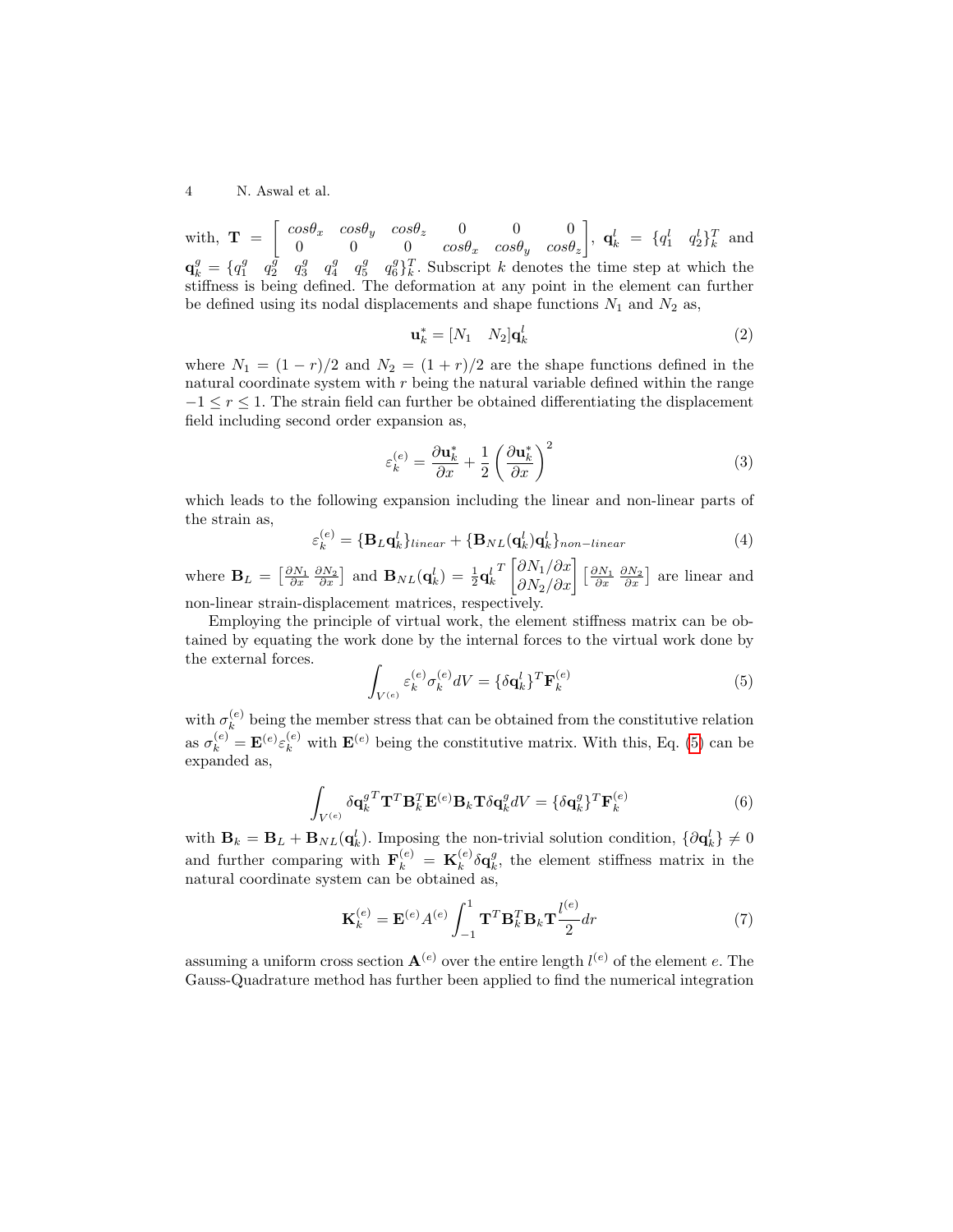for the above integral  $(nq = 1)$ . Assembling all the element stiffness matrices and applying the natural boundary conditions, one can get the global stiffness matrix  $\mathbf{K}_k$ . Similarly, the mass matrix **M** can be obtained by following the consistent mass matrix assumption.

#### 2.1 Non-linear Response from Newmark-beta

Due to its superior accuracy, Newmark-beta is one of the popular methods to find the response of the non-linear systems. The method solves an incremental equilibrium equation (see Eq. [\(8\)](#page-4-0)) to find non-linear structural response variables , i.e.,  $\ddot{\mathbf{u}}_k, \dot{\mathbf{u}}_k$ and  $\mathbf{u}_k$ , of the following governing differential equation,

<span id="page-4-0"></span>
$$
\mathbf{M}\Delta\ddot{\mathbf{u}}_k + \mathbf{C}_k(\mathbf{u}_k)\Delta\dot{\mathbf{u}}_k + \mathbf{K}_k(\mathbf{u}_k)\Delta\mathbf{u}_k = \Delta\mathbf{P}_k
$$
\n(8)

where,  $\ddot{\mathbf{u}}_{k_{(n\times1)}}, \dot{\mathbf{u}}_{k_{(n\times1)}}$  and  $\mathbf{u}_{k_{(n\times1)}}$  are the acceleration, velocity and displacement responses, respectively and the  $\Delta$  operator signifies the corresponding increment over each time step.  $\mathbf{M}_{(n \times n)}$  is the time invariant global mass and  $\mathbf{C}_{k_{(n \times n)}}$  and  $\mathbf{K}_{k_{(n \times n)}}$  are the time dependent damping and stiffness matrices of the structure, respectively. The time dependence of  $\mathbf{K}_k$  originates from its dependence on the displacement response  $u_k$ . With Rayleigh damping assumption,  $C_k$  being a function of  $K_k$  is also time dependent.  $\mathbf{P}_{k_{(n\times1)}}$  is the external force acting on the structure.

Clearly, the above dynamics is an implicit equation which requires an iterative solution at each step. However, in the context of tensegrity SHM, the same equation can be redefined using an explicit formulation with Newmark-beta explicit integration scheme without losing much on the precision yet achieving promptness in detection. Newmark-beta is a well established method and for the sake of brevity, it is not discussed here. Details of this method can be found in [\[7\]](#page-9-6). The method shows an unconditional stability for  $\gamma = 0.5$  and  $\beta = 0.25$  (average constant acceleration assumption), hence these values are utilised in this study.

## 3 State space formulation for system dynamics

Bayesian filtering employs a process equation to define the system dynamics in terms of dynamics of a set of unobserved variable, named as states. To estimate the time varying nature of the system due to damage, a set of location based health parameters,  $\theta_{\mathbf{k}}$ , are additionally defined as parameter states. These health parameters monitor the residual elasticity after damage within a range of  $[0, 1]$  in which 0 and 1 mean complete and no damage, respectively. While the system states are estimated using a bank of EnKF (Ensemble Kalman Filter), the parameter states are estimated through an envelop PF (Particle Filter).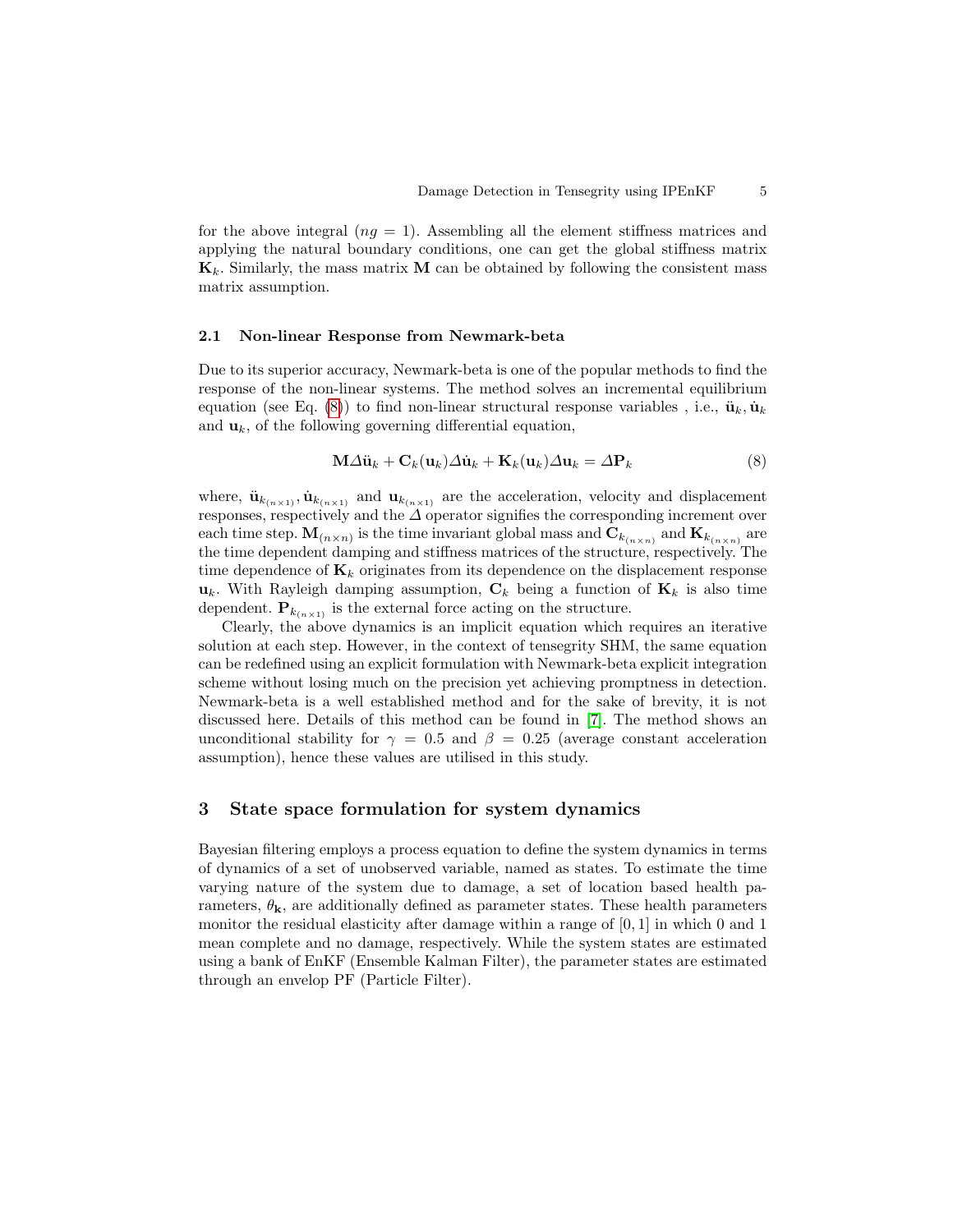Within EnKF, the system dynamics is defined with displacement, velocity and acceleration responses in the state vector, i.e.  $\mathbf{X}_k = {\mathbf{u}_k \quad \dot{\mathbf{u}}_k \quad \ddot{\mathbf{u}}_k}^T$ . The previously detailed non-linear FEM of tensegrity is further employed to propagate these system states in time. Prior to this, the tensegrity stiffness needs to be re-calibrated considering the current nodal displacement that causes a change in the prestress. Integrated using the Guass-Quadrature method, Eq. [\(7\)](#page-3-1) is discretized to find the discrete elemental stiffness matrix with  $B_{k-1}$  re-calibrated as  $B_k$  using the current nodal displacements  $\mathbf{u}_{k-1}$ . All the elemental stiffness matrices are further assembled to obtained the global stiffness matrix  $\mathbf{K}_k$ . Next, the system states are forwarded in time using the Newmark-beta integration scheme.

<span id="page-5-1"></span>
$$
\mathbf{X}_k = f(\mathbf{X}_{k-1}, \mathbf{K}_k, \mathbf{M}, dt, \mathbf{P}_k) + \mathbf{v}_k
$$
\n(9)

where f denotes the intrinsic calculations involved in Newark-beta integration scheme. dt denotes the time step for which the simulation is performed.  $P_k$  is the stochastic ambient force acting on the structure modelled as a white Gaussian noise (WGN) of distribution  $\mathbb{N}(0, \mathbf{Q}_k^P)$ . <sup>[1](#page-5-0)</sup> The process noise  $\mathbf{v}_k$  accounts for the unavoidable inaccuracies in the prediction model  $f(\bullet)$  and can be modelled as WGN of distribution  $\mathbb{N}(0, \mathbf{Q}_k)$ .

Next, the unobserved response states are mapped to the corresponding strain fields in several members using the non-linear strain measurement mapping equation. The dependence of the strain-displacement matrix  $\mathbf{B}_k$  on the displacement  $\mathbf{u}_k^l$  can be demonstrated using the notation  $B(\mathbf{X}_k)$  since  $\mathbf{u}_k$  is a subset of  $\mathbf{X}_k$ . The measurement equation can then be obtained from Eq. [\(4\)](#page-3-2) by incorporating the partial measurement information and the sensor noises as,

<span id="page-5-2"></span>
$$
\mathbf{y}_k = \mathbf{H}\mathbf{B}(\mathbf{X}_k)\mathbf{T}\mathbf{X}_k + \mathbf{w}_k
$$
\n(10)

where **H** is the selection matrix that defines which of the member strains are measured.  $w_k$  accounts for measurement noises arising from the sensors modeled using WGN model of distribution  $\mathbb{N}(0, \mathbf{R}_k)$ .

## 4 System estimation using IPEnKF algorithm

The system states are estimated using an IPEnKF algorithm which is a modification of the Interacting Particle-kalman Filter (IPKF) algorithm [\[8\]](#page-9-7). With IPEnKF, the response states are estimated using a nested EnKF instead of KF to enable handling the non-linear systems, while an enveloping PF estimates the parameter  $\theta_{\mathbf{k}}$ . All of the filtering steps are briefly described in the following. The details can be found in the article [\[8\]](#page-9-7).

<span id="page-5-0"></span><sup>&</sup>lt;sup>1</sup>  $A + B\mathbb{N}(\mu;\sigma)$  means  $A + Bz$  where z follows  $\mathbb{N}(\mu;\sigma)$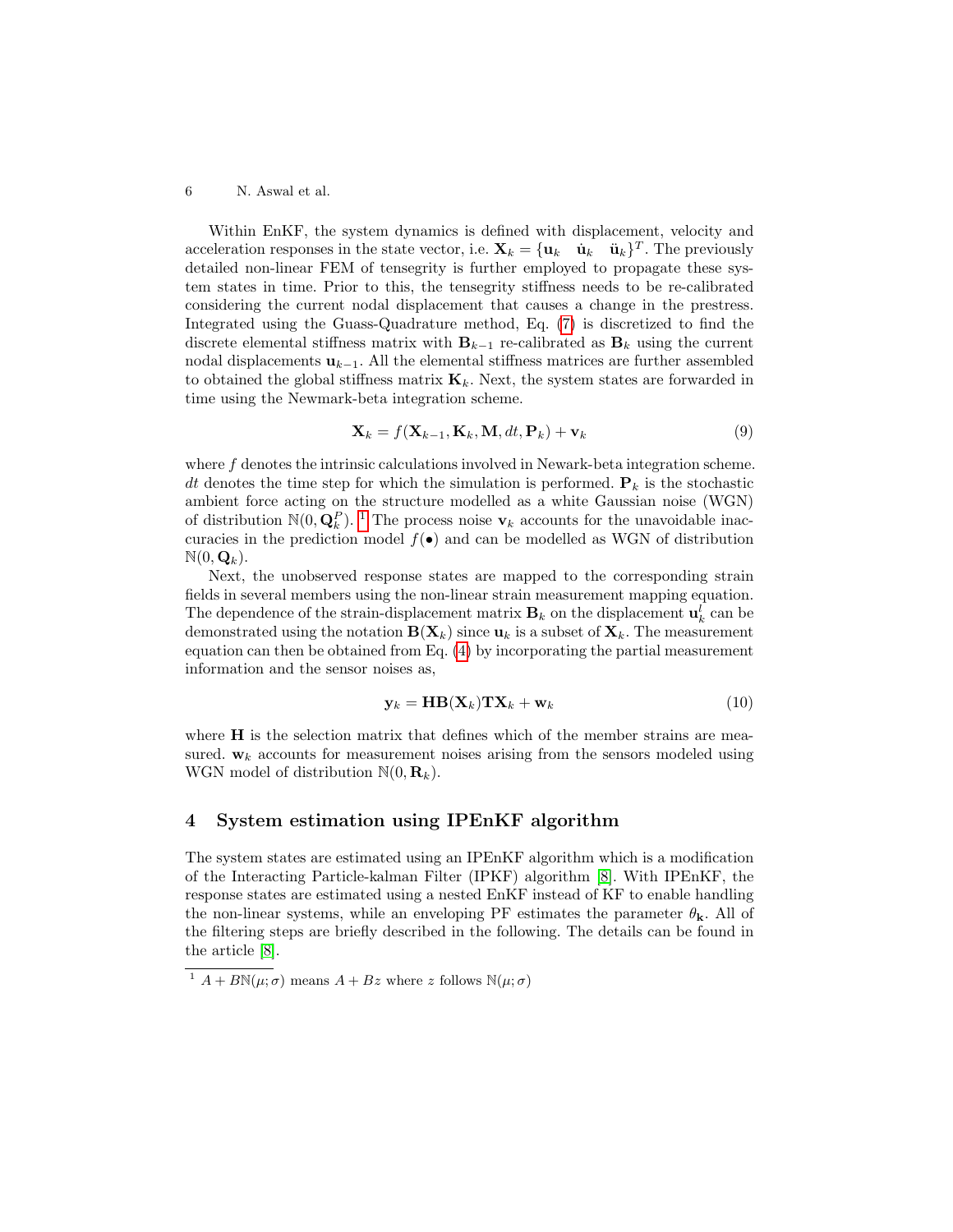## 4.1 Envelop parameter filter - PF

In order to avoid an explicit analytical integration over the entire parameter space,  $\theta_{\mathbf{k}}$ , a particle approximation of this integration is approached with PF that propagates the parametric uncertainty thorough a cloud of  $N_p$  independent particles  $\mathcal{Z}_k = [\xi_k^1, \xi_k^2, \cdots, \xi_k^{N_p}].$  At each time step, the particle distribution gets updated depending on their likelihood against measured data and thus no assumption is needed on their distribution apriori.

Within the envelop PF, the particle representations of parameter estimates evolve assuming a Gaussian perturbation around the current estimate  $\xi_{k-1}^j$  as,

$$
\xi_k^j = \xi_{k-1}^j + \mathbb{N}(\delta \xi_k; \sigma_k^{\xi}) \tag{11}
$$

where a Gaussian blurring is performed on  $\xi_{k-1}^j$  with a shift  $\delta \xi_k$  and a spread of  $\sigma_k^{\xi}$ . For each of the particles, the corresponding stiffness matrix, i.e.,  $\mathbf{K}_i^j$  $_{k-1|k-1}^{j},$  is first calculated and supplied to each of the EnKF candidates.

## 4.2 Nested state filter - EnKF

In the nested EnKF,  $N_e$  sets of state ensembles for each  $j^{th}$  parameter particle are propagated through the system state propagation model (see Eq. [\(9\)](#page-5-1)). However, since the tensegrities are functions of nodal displacements, the supplied stiffness matrix  $\mathbf{K}_{k}^{j}$  $\sum_{k-1|k-1}^{j}$  has to be further modified based on the current estimate of nodal displacement responses  $\mathbf{q}^g_{\nu}$  $\sum_{k-1|k-1}^{i,j}$  which is a subset of the state estimate  $X_{k-1}^{i,j}$  $\frac{k-1}{k-1}$ pertinent to  $j^{th}$  particle and  $i^{th}$  ensemble. Eq. [\(7\)](#page-3-1) can be employed and can be expressed as,

$$
\mathbf{K}_{k|k-1}^{i,j} = m(\mathbf{K}_{k-1|k-1}^{j}, \mathbf{X}_{k-1|k-1}^{i,j})
$$
\n(12)

where  $m(\bullet)$  is the stiffness calibration function detailed in Eq. [\(7\)](#page-3-1). With the modified stiffness matrix  $\mathbf{K}_{k|i}^{i,j}$  $i,j$ <sub>k|k−1</sub> and a realization for the ambient forcing,  $\mathbf{P}_k^{i,j}$ , drawn from a known statistic (say  $\mathcal{N}(0, \mathbf{Q}^f)$ ), the prior state estimates  $\mathbf{X}_{k-1}^{i,j}$  $_{k-1|k-1}^{i,j}$  are propagated to the next time step as  $\mathbf{X}_{k|l}^{i,j}$  $\genfrac{}{}{0pt}{}{\scriptstyle{k,j}}{\scriptstyle{k|k-1}},$ 

$$
\mathbf{X}_{k|k-1}^{i,j} = f(\mathbf{X}_{k-1|k-1}^{i,j}, \mathbf{K}_{k|k-1}^{i,j}, \mathbf{M}, dt, \mathbf{P}_k^{i,j}) + \mathbf{v}_k^{i,j}
$$
(13)

The measurement function described in Eq. [\(10\)](#page-5-2) is further employed to map each of the ensembles to the corresponding measurement prediction,  $\mathbf{y}_{k|l}^{i,j}$  $\sum_{k=k-1}^{i,j}$  from which innovation,  $\epsilon_{\nu}^{i,j}$  $\frac{k_{k}}{k|k-1}$ , for each ensemble, can be obtained from the corresponding real measurement  $\mathbf{y}_k$ . Next, the ensemble mean estimates for the propagated states  $(\mathbf{X}_k^j)$  $_{k|k-1}^{j})$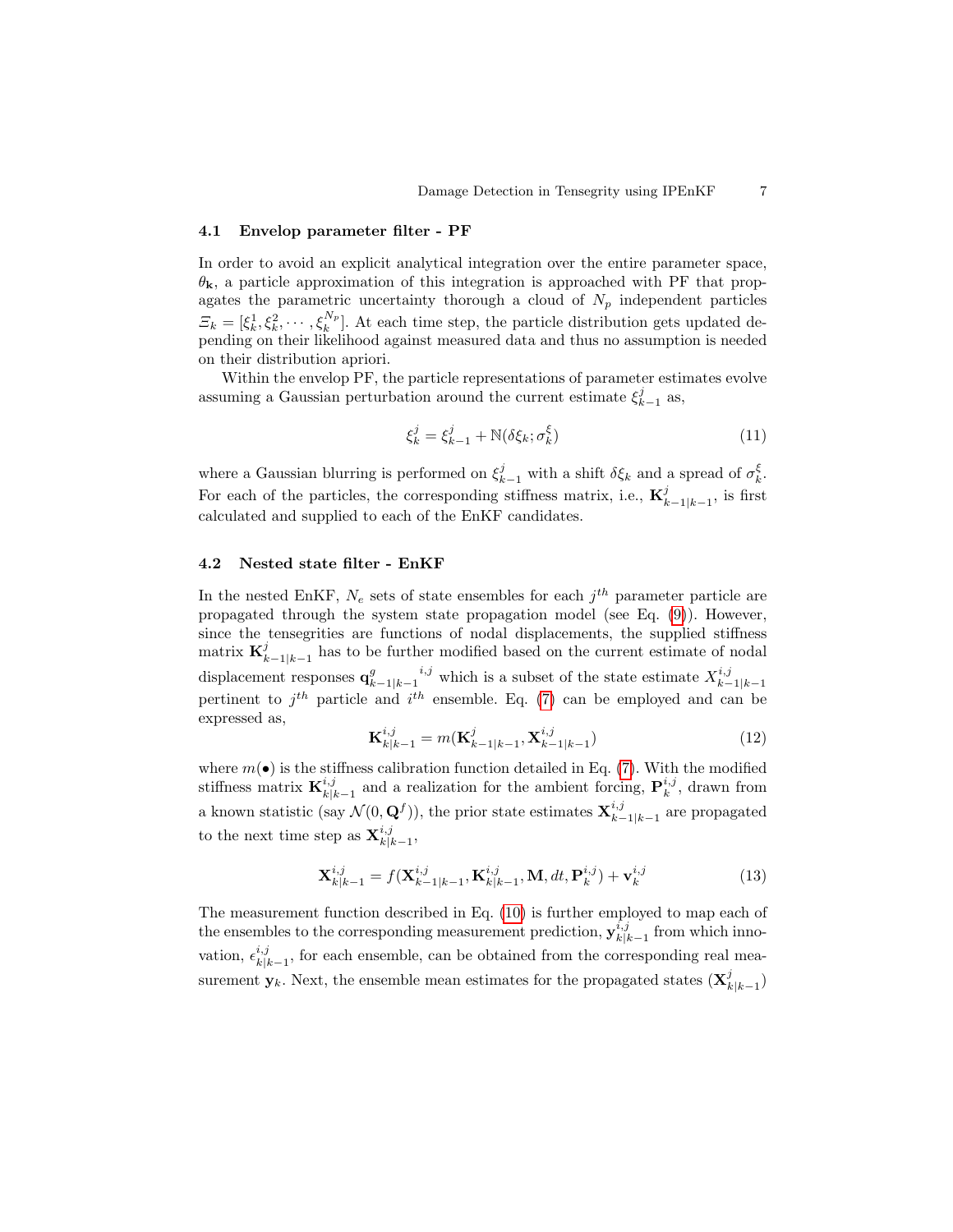and predicted measurements  $(\mathbf{y}_k^j)$  $_{k|k-1}^{j}$  are obtained as means of corresponding entities for all ensembles. Cross-covariance between state and measurement prediction  $C_k^{j,XY}$ and the measurement prediction covariance  $C_k^{j,YY}$  can further be computed following [\[9\]](#page-9-8). The innovation error covariance,  $S_k^j$  and EnKF gain,  $G_k^j$ , are then obtained as  $S_k^j = C_k^{j, \mathbf{YY}} + \mathbf{R}_k$  and  $\mathbf{G}_k^j = C_k^{j, \mathbf{XY}} (\mathbf{S}_k^j)^{-1}$ . With this gain, the state ensembles are updated as,

$$
\mathbf{X}_{k|k}^{i,j} = \mathbf{X}_{k|k-1}^{i,j} + \mathbf{G}_k^j \epsilon_{k|k-1}^{i,j}
$$
 (14)

#### 4.3 Particle approximation

Likelihood of each particle, i.e.  $\mathcal{L}(\xi_k^j)$ , is further calculated based on the innovation mean  $\epsilon_{\iota}^j$  $k|k-1|$  and co-variance,  $S_k^j$ , of all the ensemble simulations running within it. The normalized weight for each  $j<sup>th</sup>$  particle is further updated as,

$$
w(\xi_k^j) = \frac{w(\xi_{k-1}^j)\mathcal{L}(\xi_k^j)}{\sum_{j=1}^N w(\xi_{k-1}^j)\mathcal{L}(\xi_k^j)}
$$
(15)

with  $\mathcal{L}(\xi_k^j) = \left( (2\pi)^n \sqrt{|\mathbf{S}_k|} \right)^{-1} e^{-0.5\bar{\epsilon}^{jT} \mathbf{S}_k^{-1} \bar{\epsilon}^j}$ . The particle approximations for the parameters and states are then estimated as:

$$
\mathbf{x}_{k|k} = \sum_{j=1}^{N} w(\xi_k^j) \mathbf{x}_{k|k}^j; \quad \text{and} \quad \theta_{k|k} = \sum_{j=1}^{N} w(\xi_k^j) \xi_k^j
$$
 (16)

# 5 Numerical Experiment

The proposed SHM approach has been tested on a simplex tensegrity. Simplex tensegrities (see Fig. [2\)](#page-8-0) are a type of cylindrical tensegrity with 3 bars and 9 cables. For dynamic analysis, it is fixed at its bottom nodes (1-3) while ambient Gaussian force is applied in x-dir on the fourth node (see Fig. [2\)](#page-8-0). 90% damage is induced in element 11 (bar) of the simplex. Nine strain gauges are attached on all the unrestricted members, i.e, elements 4-12, from where the measurements are collected.

The initial statically stable coordinates (see Fig. [2\)](#page-8-0) are obtained from [\[10\]](#page-9-9). The stable form of the simplex is further excited with an ambient WGN forcing of variance  $10<sup>4</sup>N$  throughout the simulation. Damage is initiated 0.5 s after the start of the simulation. The response from strain gauges is sampled at a fixed sampling frequency of 100 Hz for 5 seconds and further contaminated with a WGN of 1% SNR.

The initial distribution type for the parameter particles (health indices) is set to be Gaussian, with their mean set as 1 assuming an undamaged condition and a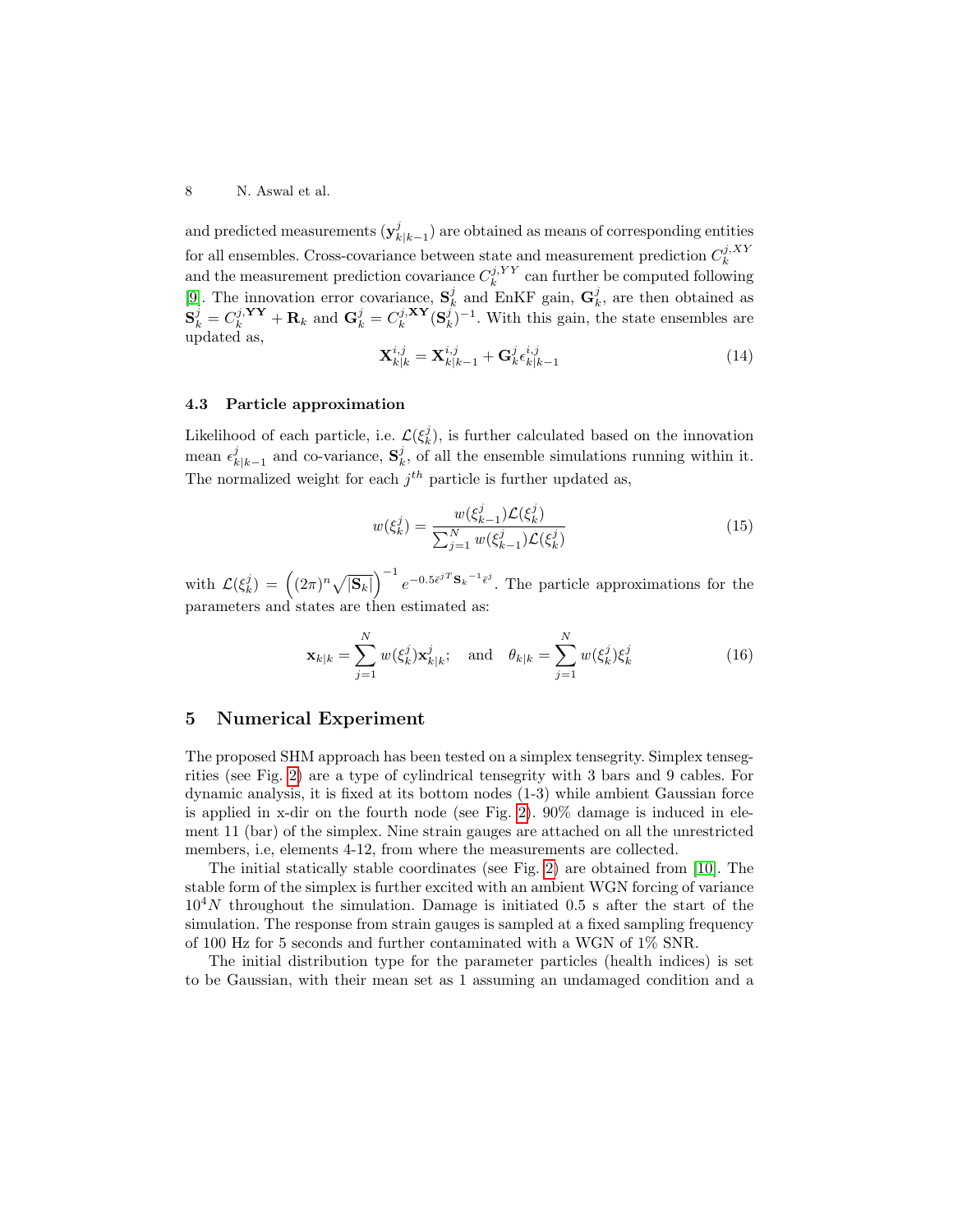<span id="page-8-0"></span>

Fig. 2: Simplex Tensegrity Configuration

standard deviation of 0.02. 2500 filter particles are selected for PF while 75 ensembles are chosen for EnKF. A better precision may however be expected with a higher number of particles or ensemble in exchange of a higher computational cost.

Fig. [3](#page-9-10) compares the effect of various SNR (1%,2% and 5%) on the proposed approach for simplex. It can be observed that the damage percentage estimated is fairly precise and prompt for all the SNR levels, but the promptness of detection is rather poor for 5% SNR. This, however, can be improved at higher computational cost. The method is observed to perform poorly for 10% SNR levels which demarcates the limitation of the approach.

#### 6 Conclusion

A novel interacting filtering based damage detection technique has been proposed for tensegrity structures. EnKF is coupled with PF for simultaneous estimate of system states along with identification of a set of location based health parameters that monitor the stiffness deterioration. The health assessment is performed using ambient vibration response without knowing the input forces explicitly. The proposed method is found to be prompt and precise in detecting damages in a simplex tensegrity. The sensitivity of the proposed method under different SNR levels (1%.2%,5% and 10%) has been investigated and limiting SNR level (10%) is also identified.

Funding: This study was funded by Science & Engineering Research Board (SERB), New Delhi, India, through grant file no. ECR/2018/001464.